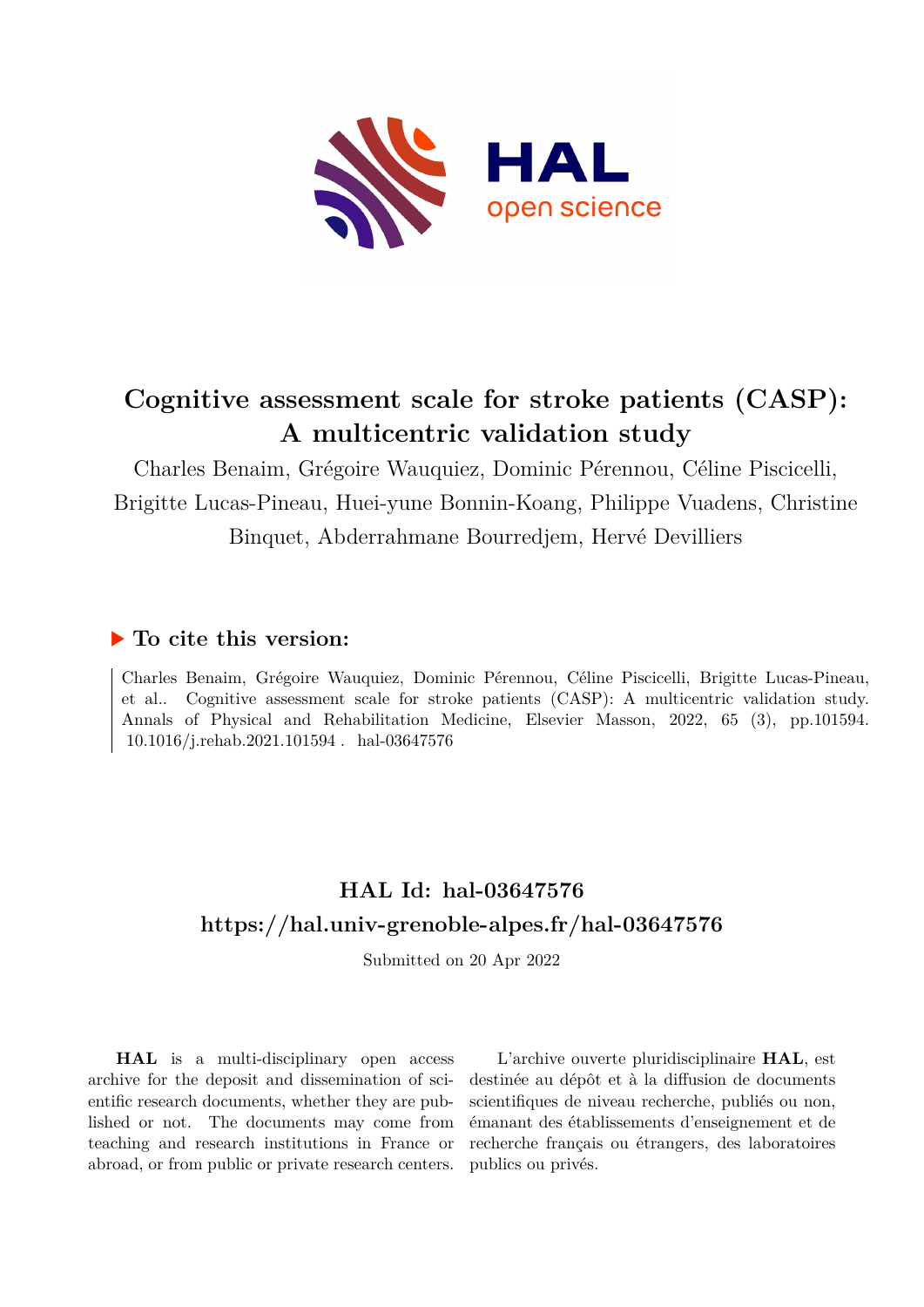

Original Article

validation study

Available online at

#### **ScienceDirect**

www.sciencedirect.com

Elsevier Masson France



**EM** consulte

# Cognitive assessment scale for stroke patients (CASP): A multicentric



Charles Benaim<sup>a,b,</sup>\*, Grégoire Wauquiez<sup>c</sup>, Dominic Pérennou<sup>d,e</sup>, Céline Piscicelli<sup>d,e</sup>, Brigitte Lucas-Pineau<sup>f</sup>, Huei-Yune Bonnin-Koang<sup>g</sup>, Philippe Vuadens<sup>b</sup>, Christine Binquet<sup>h</sup>, Abderrahmane Bourredjem<sup>h</sup>, Hervé Devilliers<sup>h</sup>

a Physical Medicine and Rehabilitation, Lausanne University Hospital and University of Lausanne, Avenue Pierre Decker 4, CH-1011, Switzerland

<sup>b</sup> Clinique Romande de Réadaptation - SuvaCare, Sion, Switzerland

<sup>c</sup> Physical Medicine and Rehabilitation, Dijon University Hospital, France

<sup>d</sup> Neurorehabilitation Department, Institute of Rehabilitation, Grenoble Alpes University Hospital, Echirolles 38434, France

e Laboratoire de Psychologie et NeuroCognition, UMR CNRS 5105, Université Grenoble Alpes, Grenoble, France

<sup>f</sup> Centre de Rééducation Fonctionnelle Divio, Dijon, France

<sup>g</sup> Neurorehabilitation, Nîmes University Hospital, France

h Centre d'Investigation Clinique CIC 1432 and University of Bourgogne-Franche-Comté, France

#### ARTICLE INFO

Article History: Received 16 December 2020 Accepted 19 September 2021 Available online xxx

Keywords: Validation studies Stroke Cognitive Assessment

#### ABSTRACT

Background: The Mini Mental State Examination and Montreal Cognitive Assessment are commonly used as short screening batteries for assessing cognitive impairment after stroke. However, aphasia or hemispatial neglect may interfere with the results. For this reason, we developed the Cognitive Assessment scale for Stroke Patients (CASP), which takes these conditions into consideration and previously demonstrated its superiority over these scales in terms of feasibility.

Objectives: Our goal was to verify the psychometric properties of the (original) French version of the CASP. Methods: We included 201 patients with a recent first hemispheric stroke and 50 controls. Stroke patients were examined 4 times (visit 1 [V1] to visit 4 [V4]) in the subacute post-stroke phase. The structural validity of the CASP was studied by principal factorial analysis, convergent validity by comparison with several variables including a comprehensive neuropsychological assessment, divergent validity by comparison with the total score between stroke patients and controls, and sub-scores between right and left stroke. Internal consistency, reproducibility and sensitivity to change were assessed. We propose the Minimal Clinically Important Difference (MCID) value and a pathological threshold as well as a threshold to predict cognitive change between V1 and V4.

Results: Of the 201 participants included (63% male; mean [SD] age 63 [13] years), CASP data were available for 199/150/133/93 at V1/V2/V3/V4, respectively. CASP has a one-dimensional structure. The hypotheses of convergent/divergent validities were confirmed. Internal consistency was good and reliability excellent. Responsiveness was small to moderate, but the MCID could still be estimated. We discuss the choice of a pathological threshold and a predictive threshold of V1 over V4.

Conclusions: CASP has good psychometric properties for screening cognitive impairment in the subacute post-stroke phase, which is consistent with its Italian and Korean versions. It can be used for patients with severe motor aphasia or left hemispatial neglect but not in case of severe oral comprehension or visual impairment.

© 2021 The Author(s). Published by Elsevier Masson SAS. This is an open access article under the CC BY-NC-ND license (<http://creativecommons.org/licenses/by-nc-nd/4.0/>)

SEM, standard error of measurement; SRM, standardized response mean; SRMR, standardized root mean square residual; TLI, tucker lewis index

\* Corresponding author at: Physical Medicine and Rehabilitation, Lausanne University Hospital and University of Lausanne, Avenue Pierre Decker 4, CH-1011, Switzerland.

E-mail address: [Charles.benaim@chuv.ch](mailto:Charles.benaim@chuv.ch) (H. Devilliers).

Abbreviations: ASRS, aphasia severity rating scale; AUC, area under the receiver operating characteristic curve; BDAE, boston diagnostic aphasia examination; CASP, cognitive assessment scale for stroke patients; CFI, comparative fit index; CNA, comprehensive neuropsychological assessment; MCID, minimal clinically important difference; MMSE, mini mental state examination; MoCA, montreal cognitive assessment; PFA, principal factor analysis; RMSEA, root mean square error of approximation;

<https://doi.org/10.1016/j.rehab.2021.101594>

<sup>1877-0657/© 2021</sup> The Author(s). Published by Elsevier Masson SAS. This is an open access article under the CC BY-NC-ND license ([http://creativecommons.org/licenses/by-nc-nd/4.0/\)](http://creativecommons.org/licenses/by-nc-nd/4.0/)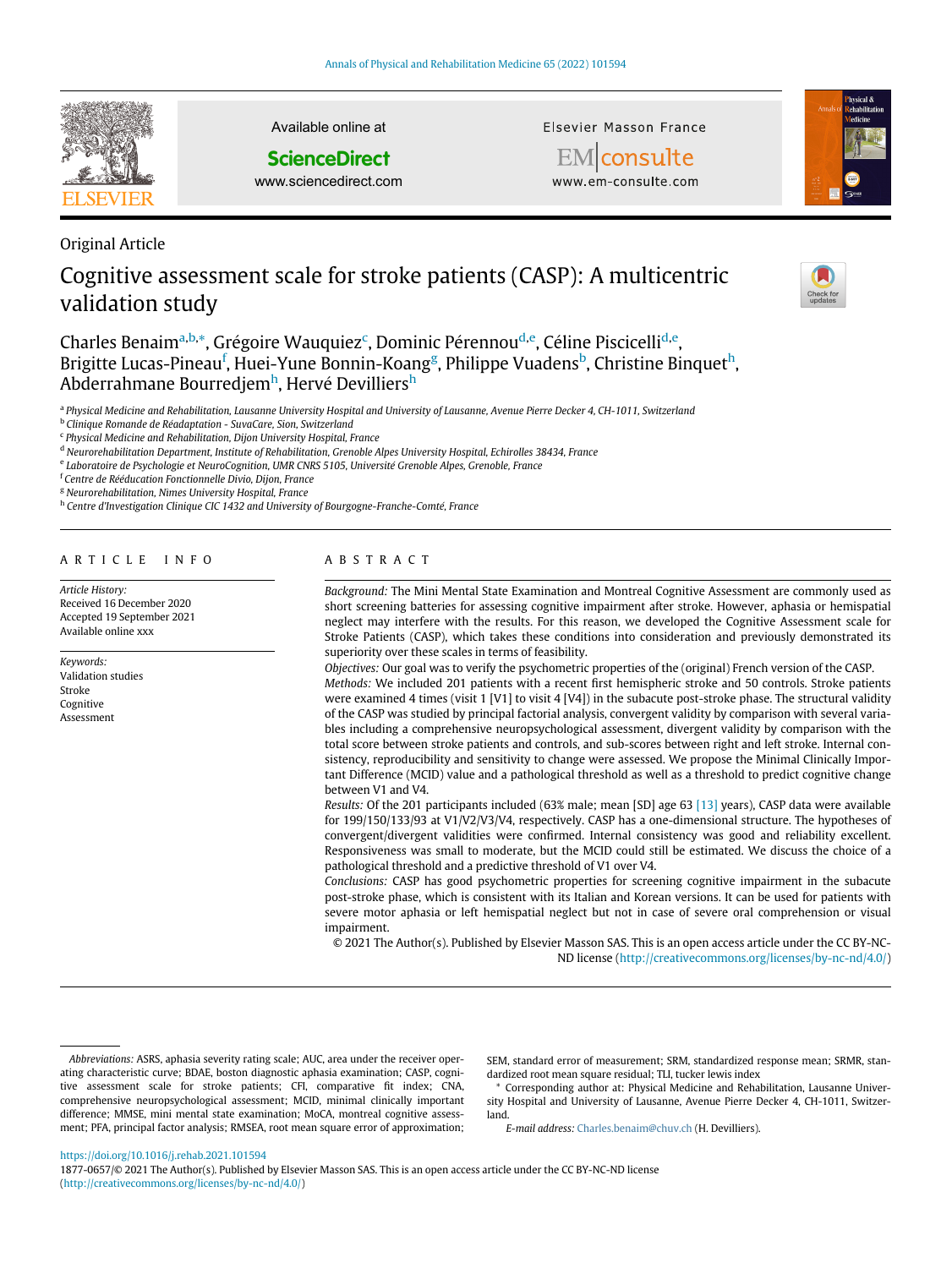#### 1. Introduction

The Mini Mental State Examination (MMSE) [1] and Montreal Cognitive Assessment (MoCA) [2] are 2 short screening batteries assessing cognitive impairment that are widely used in neurology but are not suitable for many post-stroke patients. For example, a patient with motor aphasia cannot answer the MMSE and MoCA questions assessing anterograde amnesia or time orientation. Similarly, a patient with severe spatial neglect may be uncomfortable with the MoCA naming item because it is visual (drawing of a lion on the left side of the page, and so should be compensated by positioning the sheet to the right of the patient).

For this reason, we developed the Cognitive Assessment scale for Stroke Patients (CASP) [3,4] to minimize these disadvantages (Supplemental Material 1 and 2): all answers can be given without using language (with the exception of the naming test, of course), and several items are arranged on the test page so that that they are not hindered by left spatial neglect (side most often affected). The CASP contains 9 items grouped in 6 dimensions: communication, spatial/ visuo-construction, executive functions, short-term memory, praxis and time orientation (6  $\times$  6 points). Its main features are that it focuses specifically on post-stroke cognitive impairments, it is more feasible to administer than the MMSE and MoCA in these patients, and the severity of aphasia has much less influence on the overall CASP score than the other 2 tests [3−5]. For example, it can be used to establish that a mute patient is well oriented to time or does not have anterograde amnesia, which is impossible to reveal with the MMSE and MoCA. In Barnay et al., the CASP was impossible to administer in 18% of 44 unselected aphasic stroke patients as compared with 36% for the MMSE and 30% for the MoCA [3]. In Benaim et al., the CASP was impossible to administer in 0% of 50 unselected nonaphasic patients versus 0% for the MMSE and 6% for the MoCA [4]. A cultural adaptation of the drawings was suggested by Park et al., who cross-culturally validated the CASP in Korean  $[6]$ , then by an Iranian team that is currently validating the instrument in Persian (unpublished data). Its main limitation is that it cannot be used in case of severe oral comprehension impairment.

This work was the final validation of CASP (French version) including structural validity, reliability and responsiveness. We hypothesized that the CASP has a predominantly one-dimensional structure, which corresponds to overall cognitive performance, and possibly 2 additional dimensions supported by language and hemispatial neglect, usually found in left and right hemispheric strokes, respectively.

#### 2. Material and methods

#### 2.1. Study design and setting

Five rehabilitation services in France and Switzerland participated in this multicenter cohort prospective study. The protocol was approved by the ethics committees in France (2013-A00913-42, East-France CCP, 2015-02-20) and Switzerland (CCVEM 048/14, 2014- 12.01).

#### 2.2. Patients

In total, 201 consecutive patients aged 18 to 90 years were recruited between January 2015 and February 2019. The inclusion criteria were first-ever unilateral hemispheric stroke, time since stroke < 2 months, and informed consent given. Non-inclusion criteria were known cognitive deficiencies, psychosis or severe visual impairment before the stroke, non-French-speaking, and severe stroke-induced impairment of oral comprehension. Regarding the latter and as explained previously [3,4], the assessment of oral comprehension by precise clinical tools such as the Boston Diagnostic Aphasia Examination (BDAE) [7] items is not compatible with the objective of the CASP, which must be able to be administered quickly and by non-specialists. For this reason, we use the Aphasia Severity Rating Scale (ASRS) of the BDAE to detect patients unable to complete the CASP. However, the examiner is instructed to consider only oral comprehension because severe speaking impairment does not preclude taking the CASP. Under these conditions, the ASRS score should not be  $\leq$ 2/5.

#### 2.3. Control groups

We included 50 age-matched patients recruited from orthopaedic and geriatric rehabilitation services. Apart from stroke, the criteria for inclusion and non-inclusion were the same as for stroke patients. Data for these patients were used for assessing divergent validity. In daily practice, the primary goal of the CASP is to detect cognitive impairment in stroke patients. Therefore, we set up a second control group of stroke patients without any cognitive impairment detected by the neuropsychologist at the fourth visit. Data for these patients were used for assessing pathological and predictive thresholds.

#### 2.4. Variables and follow-up

After the inclusion visit (V0), patients were assessed for an initial assessment (V1), then for 3 more visits (V2 to V4), according to the schedule described in the Fig. 1.

Data collected included general socio-demographic data; brain lesion description: side, mechanism (ischemia/hemorrhage), US National Institute of Health Stroke Score<sup>7</sup> (NIHSS); and neurological deficiencies and impairments: CASP, MMSE, ASRS [8], modified Rankin Scale [9] (mRankin), and the "sadness" item of the visual analogue mood scale [10]. As a clinical anchor to define cognitive impairment, we let the neuropsychologists choose among valid clinical scales available in their respective rehabilitation centers the best-fitting tests for their patients. However, we encouraged them to use the BDAE or the Montreal-Toulouse 86 test [11] for aphasia and the Line bisection [12] or Bell's test [13] for spatial neglect. Then, they had to rate each of the following domains on a 5-point Likert scale (0: no deficiency to 5: severe deficiency): language production and comprehension, praxis, amnesia, spatial unilateral neglect, executive functioning and timed-orientation (same domains as for the CASP). We called it the Comprehensive Neuropsychological Assessment (CNA). All the neuropsychologists had at least 5 years of experience with stroke.

On visits V1 to V4, the CASP was administered by experts (neuropsychologists, senior neurologists or physiatrists) or non-expert clinicians (physicians in training or clinical psychologists), depending on the local organization. In all cases, the neuropsychologist who administered the CNA was blinded to CASP results. The sequence of examiners for visits 1 to 3 (reliability) was "1st rater−2nd rater−1st rater" in all but one center (1st rater−1st rater−2nd rater). All other clinical scales were administered by physicians (physiatrists or neurologists). V1 to V4 always occurred during the rehabilitation stay; patients who left the hospital before V4 were not contacted after discharge.

#### 2.5. Statistical methods

The statistical methods used follow the COSMIN guidelines, and the reporting is in accordance with the STARD 2015 checklist.

Structural validity: The aim was to determine the underlying dimensions of the CASP (i.e., 1, 2 or more concepts measured by the items). First, we conducted principal factor analysis (PFA), which builds up uncorrelated variables (factors). Coefficients defining these linear combinations, called factor loadings, may be interpreted as correlation coefficients. To determine the number of retained factors, we used the Kaiser criterion [14]: eigenvalues (proxy of the explained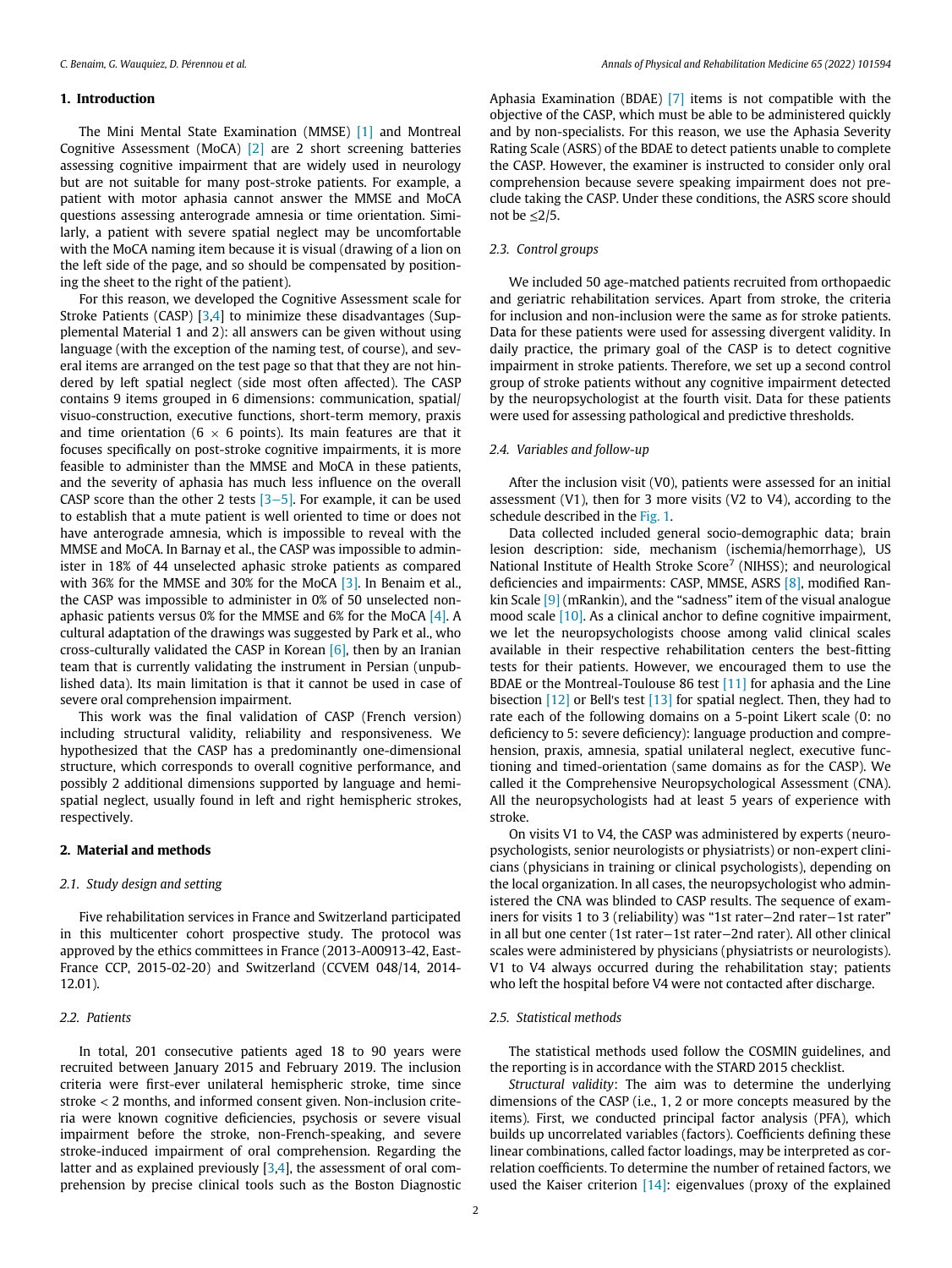

Fig. 1. Scheduling and content of visits from the inclusion visit (V0) to visit 4 (V4), number of patients per visit. ASRS, Aphasia Severity Rating Scale; CASP, Cognitive Assessment scale for Stroke Patients; CNA, Comprehensive Neuropsychological Assessment; D, day; MMSE, Mini Mental State Examination; mRankin, modified Rankin Scale; NIHSS, US National Institute of Health Stroke Score; VAMS, Visual Analogous Mood Scale.

variance) >1. We next studied item loading on each factor, considering 0.3 as significant loading [15]. Finally we performed a confirmatory factor analysis [16] by using the retained PFA structure of the CASP. In this analysis, each item was defined to represent only one domain, but the domain scores were allowed to correlate with each other. To assess the model quality of fit, we report the following: (1) ratio of the chi-square statistic and degrees of freedom (chisq/df  $\leq$ 3 indicates acceptable fit)  $[17]$ ; (2) standardized root mean square residual (SRMR  $\leq 0.08$  indicates acceptable fit) [18]; (3) root mean square error of approximation (RMSEA<0.05 or even 0.08 is generally considered good fit and  $>0.1$  corresponds to poor fit) [19,20]; and (4) indexes to describe incremental fit, the Bentler Comparative Fit Index (CFI) and Tucker Lewis Index (TLI) (CFI and TLI >0.9 indicate good fit) [21].

External validity: (1) convergent validity was determined by comparing the results of the CASP with those of other clinical scores by Spearman's rank correlation. We expected at least moderate correlation (>0.35) with the CNA, MMSE, and mRankin scores and NIHSS. (2) Divergent validity: we compared CASP domain scores between stroke groups defined by lesion side (left vs right) and between cases and controls by Student t test  $[22]$ . Left stroke patients were expected to have lower scores on language items and higher scores on spatial/ visuo-construction items. Controls were expected to have higher total scores than stroke patients.

Reliability: (1) for internal consistency, Cronbach's alpha coefficient was computed for CASP items, with  $\geq 0.7$  considered satisfactory  $[23]$ ; (2) inter- and intra-rater concordance were assessed by computing intra-class coefficients (ICCs). Agreement was considered excellent at ICC >0.75, good at 0.4−0.75 and poor otherwise [24].

Responsiveness: The sensitivity to change observed by neuropsychologists between V1 and V4 was quantified on a 9-point Likert scale (from -4 to 4). Effect size (ES= $\Delta$ score/ $\delta$ initial score) and the standardized response mean (SRM= $\Delta$ score/6 [ $\Delta$ score]) were calculated for patients with improved condition (improvement of at least 2 points on the Likert scale). Values of 0.20, 0.50, and 0.80 for these statistics correspond to a small, moderate or important change, respectively [25]. The mean difference in scores between patients with improvement of at least 2 points on the CNA and those with no improvement was considered a first estimate of the CASP Minimal Clinically Important Difference (MCID), according to the Anchorbased method [26]. A second estimate of the MCID was obtained

with the distribution approach by calculating the standard error of measurement (SEM=6\*Square root [1–r], where 6=baseline standard deviation and r=Cronbach's alpha) [27].

Pathological thresholds of the CASP were determined by comparing patients without cognitive deficiencies (CNA=0) to the others. We used V4 data to ensure sufficient patients without impairment. The area under the receiver operating characteristic curve (AUC) was calculated for the CASP. Because the purpose of the CASP was for screening cognitive deficiencies by non-expert clinicians before referral to neuropsychologists, the thresholds were determined by prioritizing sensitivity to specificity.

Predictive thresholds were determined in the same manner: we estimated the extent to which the CASP score at V1 could predict the CNA score at V4.

#### 2.6. Study size

The number of patients required for the PFA was 20 times the number of CASP items, so 180. In total, 120 patients were required to ensure an ICC of 0.7 with accuracy of  $\pm$ 0.1. Fifty control participants were needed to ensure a difference of 1.3 for divergent validity, with precision  $\pm 1.5$ .

#### 3. Results

#### 3.1. Participant characteristics (Table 1, Fig. 1)

We included 201 patients. Because the number of participants needed for reliability (V2 and V3) was reached before the end of the inclusions, the last patients had only V0 (inclusion), V1 (validity) and V4 (sensitivity to change). The number of patients assessed at the 5 visits was 201, 193, 151, 135 and 93. The number of missing CASP scores at visits V1 to V4 was 2, 1, 2 and 0, or 5/572 (1%). In all cases, only one item was not completed (4, "Reproducing a copy of a cube" and 1, "Inhibition/Flexibility"). The proportion of incomplete MMSE scores was 10/152 (7%). For participants who required a long stay in rehabilitation services and who were still present at V4, the mean (SD) CASP score improved by 1.87 (3) points ( $p < 0.001$ ). At initial assessment, they had more severe global impairments and disabilities than the others (mean NIHSS: 5.84 [3.89] vs 4.01 [3.90],  $p = 0.0017$ ; mRankin score: median [interquartile range] 4 [3, 4] vs 2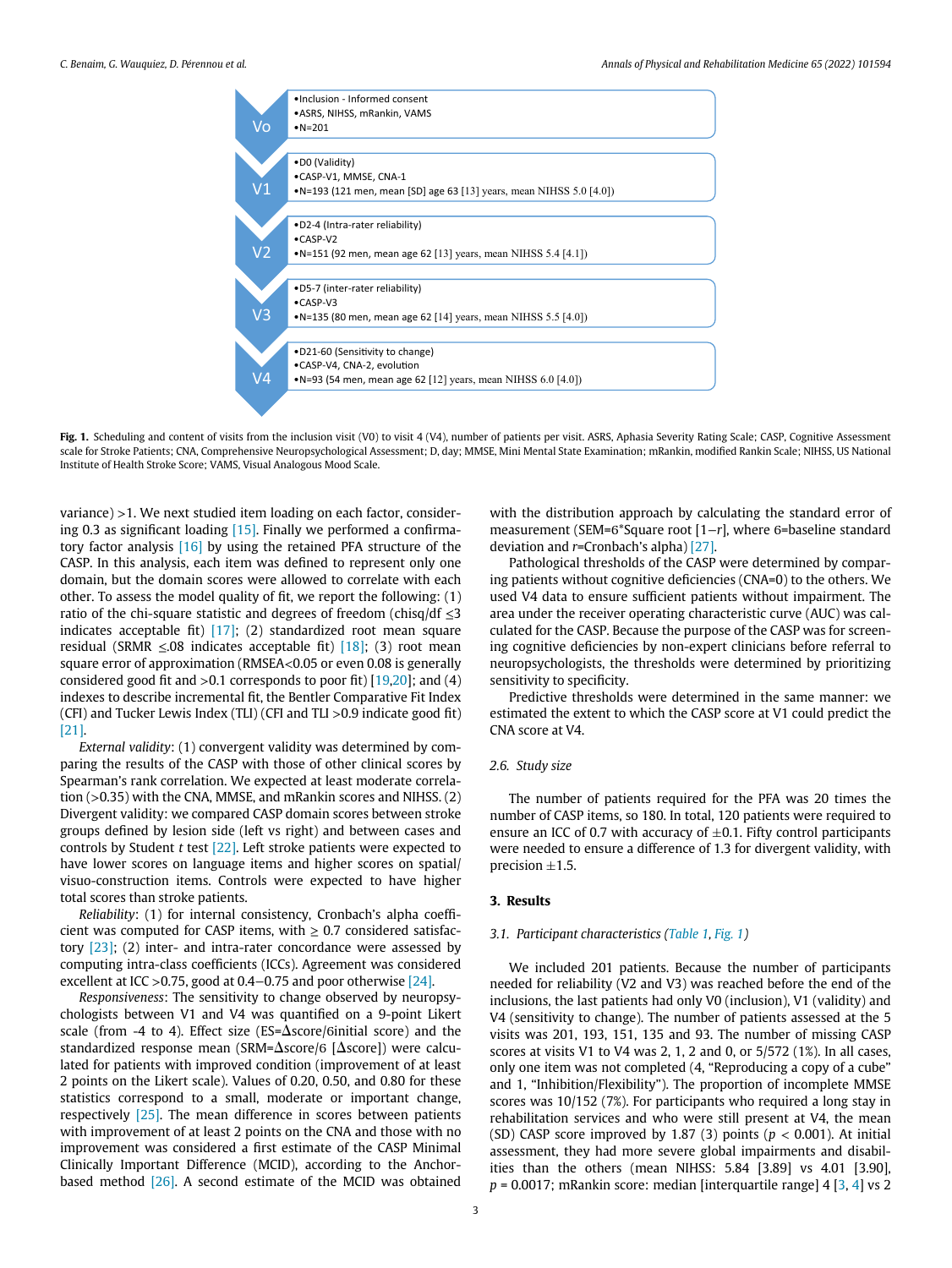#### Table 1

| Main baseline characteristics of stroke patients ( $n = 201$ ). |  |
|-----------------------------------------------------------------|--|
|-----------------------------------------------------------------|--|

|                                | Overall<br>$n = 201$ | Patients attending V4<br>$n = 93$ |
|--------------------------------|----------------------|-----------------------------------|
| Age, years                     | 63 (13)              | 62(12)                            |
| Sex(M)                         | 127 (63%)            | 54 (58%)                          |
| Lesion side ( $n = 199$ )      |                      |                                   |
| Right                          | 106 (53%)            | 56 (60%)                          |
| Left                           | 92 (46%)             | 35 (38%)                          |
| <b>Bilateral</b>               | 1                    | 5(1%)                             |
| Lesion type                    |                      |                                   |
| Ischemia                       | 152 (76%)            | 64 (68%)                          |
| Hemorrhage                     | 49 (24%)             | 29 (32%)                          |
| Days post-stroke (V0)          | 31.1 (12.7)          | 33.7 (13.7)                       |
| NIHSS (V0, $n = 196$ )         | 5.0(4.0)             | 6.0(4.0)                          |
| ASRS (V0, $n = 200$ )          | 5.0(1.4)             | 5.1(1.4)                          |
| MMSE (V1, $n = 151$ )          | 25.2(4.2)            | 24.5(5.0)                         |
| $CNA$ (V1, $n = 188$ )         | 5.4(3.9)             | 5.9(4.2)                          |
| mRankin                        |                      |                                   |
| - No disability (0, 1)         | 47 (23%)             | 7(8%)                             |
| - Light-mild disability (2, 3) | 70 (35%)             | 31 (33%)                          |
| - Severe disability (4, 5)     | 79 (39%)             | 53 (57%)                          |
| VAMS sadness $(n = 178)$       | 71.4 (26.8)          | 74.9 (26.7)                       |
| CASP                           |                      |                                   |
| $V1(n = 199)$                  | 30.6(4.9)            | 30.1(5.6)                         |
| $V2(n = 150)$                  | 31.1(4.9)            | 30.8(5.3)                         |
| $V3(n = 133)$                  | 31.6(4.5)            | 31.1(5.0)                         |
| $V4(n = 93)$                   | 31.8(4.6)            | 31.8(4.6)                         |

Data are mean (SD) unless indicated. ASRS, Aphasia Severity Rating Sacle; CASP, Cognitive Assessment scale for Stroke Patients; CNA, Comprehensive Neuropsychological Assessment; MMSE, Mini Mental State Examination; mRankin, modified Rankin Scale; NIHSS, US National Institute of Health Stroke Score; V, visit; VAMS, Visual Analogous Mood Scale.

[1−3], p < 0.0001) but equivalent cognitive impairments (mean CNA score: 5.9 [4.2] vs 4.9 [3.6], p = 0.1194; mean CASP score: 30.1 [5.6] vs 31.1 [3.91],  $p = 0.4024$ ). After checking and validation, data for 201 participants (193 at V1 and 8 at V2) were available for assessing structural and external divergent validity (initial CASP data), 193 for external convergent validity (V1), 132 for inter-rater reliability (mainly V1 and V2), 129 for intra-rater reliability (mainly V2 and V3) and 93 for sensitivity to change (V4). The mean age of the 50 nonstroke participants was comparable to that of stroke patients (64 [17] vs 63  $[13]$ ,  $p = 0.68$ ) but with fewer men (42% vs 63%,  $p = 0.0097$ ).

#### 3.2. Structural validity

PFA: Only one factor was selected by the Kaiser Criterion, which suggests that CASP is rather unidimensional. Factor loadings of all items were higher for Factor 1 than other factors (Table 2), which therefore can be considered the "overall cognitive performance factor". Factors 2 and 3 should not be taken into account, but of note, language items (left lesions) were best correlated with Factor 2 and the hemispatial neglect item (right lesions) with Factor 3.

Confirmatory factor analysis: Chisq/df and SRMR values were acceptable (2.79 and 0.0643, respectively), the RMSEA was adequate (0.095, 95% confidence interval [CI] 0.069−0.121), and CFI and TLI were fair (0.864 and 0.812).

#### 3.3. External validity

Convergent validity: the CASP score was strongly correlated with the CNA score (Rho = -0.788,  $p < 10^{-4}$ ) and MMSE score (Rho = 0.640,  $p$  < 10<sup>-4</sup>), moderately with the mRankin score (Rho = -0.388,  $p < 10^{-4}$ ) and weakly with the NIHSS (Rho = -0.288,  $p < 10^{-4}$ ); the latter did not support the convergent validity.

Divergent validity: Mean CASP scores were similar for left and right hemispheric stroke patients (30.8 [5.3] and 30.3 [4.6],  $p = 0.5001$ ). As expected, the mean language score (Naming

#### Table 2

Factor loadings of the principal factor analysis. All items were best represented on the first factor.

| Factor pattern<br><b>CASP</b> items | Factor1 (81%) | Factor2 (13%) | Factor $3(6%)$ |
|-------------------------------------|---------------|---------------|----------------|
| Naming                              | 0.45154       | 0.39273       | $-0.00212$     |
| Comprehension                       | 0.53658       | 0.33151       | 0.12017        |
| Cube                                | 0.55542       | $-0.29031$    | 0.11372        |
| Line bissection                     | 0.33905       | $-0.19757$    | 0.26231        |
| Graphic series                      | 0.62828       | $-0.03099$    | $-0.03026$     |
| Inhibition/flexibility              | 0.59698       | $-0.12880$    | $-0.25295$     |
| Short-term memory                   | 0.52860       | 0.06323       | 0.07957        |
| Praxis                              | 0.58015       | $-0.09607$    | $-0.06064$     |
| Temporal orientation                | 0.54706       | $-0.01520$    | $-0.09595$     |

+Comprehension) was significantly lower and spatial/visuo-construction score (Cube+Line bisection) higher with left than right hemispheric stroke  $(5.5 [1.1] \text{ vs } 5.8 [0.4], p = 0.0053 \text{ and } 4.9 [1.4] \text{ vs } 4.1$ [1.7],  $p = 0.0006$ ). The mean CASP score was significantly lower for stroke patients than controls (30.6 [4.9] vs. 32.9 [3.2],  $p < 10^{-4}$ ). Scores for all 6 CASP domains were lower for stroke patients than controls, but the difference was not significant for praxis and time orientation ( $p = 0.1911$  and  $p = 0.4556$ , respectively).

#### 3.4. Reliability

Internal consistency: Cronbach's alpha was 0.78 (95% CI 0.69 −0.83), which indicates good internal consistency.

Inter-rater reliability: the mean time between the 2 administrations was 2.8 (1.0) days. The ICC was excellent for the total CASP score (0.78, 95% CI 0.73−0.83]) and the language domain (0.80, 95% CI 0.74 −0.84]) and good for the other 5 domains (0.42−0.65). Among the 9 individual items, only Line bisection had a poor ICC (0.37, 95% CI 0.27  $-0.48$ ]).

Intra-rater reliability: The mean time between the 2 administrations was 3.7 (1.4) days. The ICC was excellent for the total CASP score (0.85, 95% CI 0.79−0.89) and language (0.89, 95% CI 0.85−0.92) and spatial/visuo-construction domains (0.77, 95% CI 0.69−0.83) and good for the other 4 domains (0.51−0.73). For the 9 individual items, the ICCs were good or excellent (0.51−0.96).

#### 3.5. Responsiveness

If we consider as significantly improved individuals showing improvement by at least 2 points on the CNA (78/93 stroke patients), then the responsiveness was small (ES=0.41) to moderate (SRM=0.76). For these patients, CASP scores improved by a mean of 2.3 (3.0) points ( $p = 0.002$ ), which can be considered a first estimate of the MCID (anchor-based method). The second estimate (distribution approach) was very close: 2.3.

#### 3.6. Pathological threshold (Table 3)

At V4, the mean CASP score for the 11 patients without cognitive impairment (CNA score =0 at V4) was  $35.6(0.5)$  versus  $31.2(4.6)$  for the other 82. The AUC was excellent: 0.90 (95% CI 0.84−0.96). The threshold was 34.5 to 35 depending on whether sensitivity or specificity was prioritized. A priori, we retained a threshold of 35, which gave a sensitivity of 89% and specificity 64%. Positive and negative predictive values to predict cognitive impairment were 95% and 56%, respectively.

#### 3.7. Predictive threshold (Table 4)

At V1, the mean CASP score for the 11 patients who fully recovered cognitive functions at V4 (CNA=0 at V4) was 34.2 (1.7) versus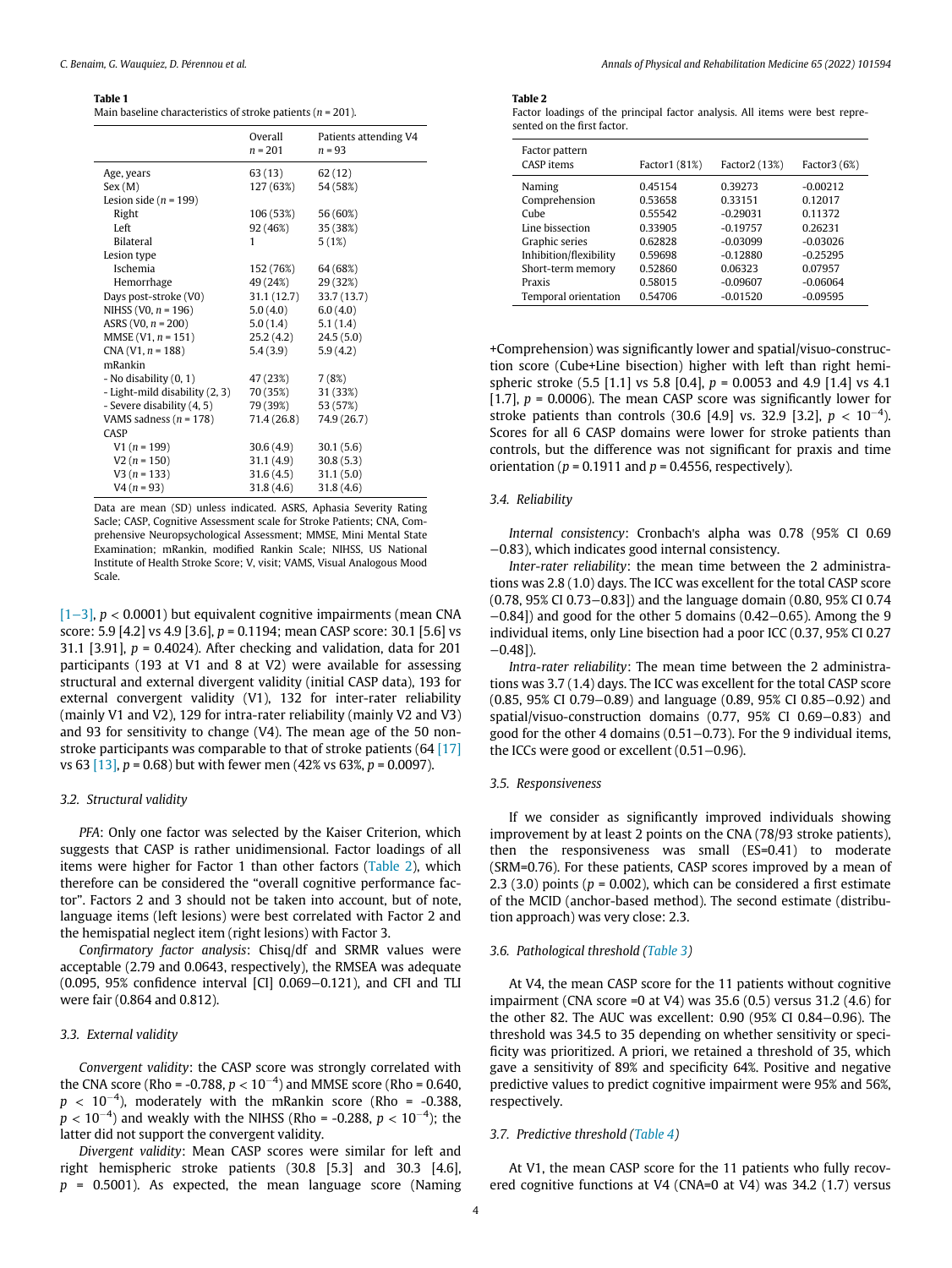#### Table 3

Pathological thresholds. Sensitivity, specificity and Youden index for the CASP at visit 4 (CASP V4) as compared with the Comprehensive Neuropsychological Assessment at visit 4 (CNA V4).

| CASP V4: Potential cut-off | Sensitivity | Specificity | Youden Index |
|----------------------------|-------------|-------------|--------------|
| 33.0                       | 0.54        | 1.00        | 0.54         |
| 33.5                       | 0.56        | 1.00        | 0.56         |
| 34.0                       | 0.74        | 1.00        | 0.74         |
| 34.5                       | 0.76        | 1.00        | 0.76         |
| 35.0                       | 0.89        | 0.63        | 0.52         |

29.5 (5.7) for the other 82. The AUC was very good: 0.81 (95% CI 0.70 −0.92). The threshold was 32.5 to 34.5 depending on whether sensitivity or specificity was prioritized. A priori, we retained a threshold of 34.5, which gave a sensitivity of 84% and specificity of 55%. Positive and negative predictive values to predict full recovery were 93% and 32%, respectively.

#### 4. Discussion

Our study suggests that the CASP could be an interesting tool for screening patients with cognitive impairment in the subacute phase of stroke. This finding is consistent with results from its Italian and Korean versions [5,6]. It could also give an idea of the cognitive evolution in the medium term.

In the present study, 7% of the MMSE scores could not be calculated because of missing items versus only 1% for the CASP, which shows the good feasibility of this test.

The CASP is essentially unidimensional in structure and measures cognitive impairment overall. However, the language items also contributed somewhat to the formation of a second factor and the neglect item contributed somewhat to the formation of a third factor. This result was not surprising because patients with severe aphasia and those with severe unilateral spatial neglect are known to have a very different clinical profile.

We verified the convergent and divergent validity, reproducibility and responsiveness of the CASP. The reproducibility of some items could be perfected, especially Line bisection between 2 different examiners. This observation could be due in part to the heterogeneity of our examiners because in 52% of cases, one of the 2 examiners was not an experienced clinician (physician in training). However, we would need to improve the instructions for completing the tests for better reproducibility because this tool is intended for rapid screening "at the bedside", and young doctors are often on the front line. Consequently, the following sentence has been added to the instruction for the bisection test: "...the form must be placed exactly in front of the patient and on a table without distractors."

The determination of the MCID was beyond our expectations because both estimation methods yielded almost identical values, which is relatively rare. The pathological threshold below which cognitive impairment is likely was quite high, 35/36, which indicates that the CASP is an "easy" scale. However, in this part of the

Table 4 Predictive thresholds. Sensitivity, specificity and Youden index of the CASP at visit 1 (CASP V1) as compared with the CNA at visit 4 (CNA V4).

| CASP V1 Potential cut-off | Sensitivity | Specificity | Youden Index |
|---------------------------|-------------|-------------|--------------|
| 31.0                      | 0.56        | 0.90        | 0.47         |
| 31.5                      | 0.59        | 0.90        | 0.50         |
| 32.0                      | 0.65        | 0.81        | 0.47         |
| 32.5                      | 0.69        | 0.81        | 0.50         |
| 33.0                      | 0.71        | 0.63        | 0.35         |
| 33.5                      | 0.72        | 0.63        | 0.36         |
| 34.0                      | 0.80        | 0.54        | 0.34         |
| 34.5                      | 0.83        | 0.54        | 0.38         |

calculations, the number of stroke patients without cognitive impairment was quite small as compared with other patients, and this value should be confirmed with a larger population. In contrast, we prioritized the sensitivity of this screening test; otherwise the threshold would have been lower. Several control participants had a score below this value, which may be a surprise. We had included these participants for the divergent validity check, and for this, they did not need to undergo a full cognitive assessment before enrolment. We simply ensured no known cognitive impairments in medical records. Thus, the CASP likely detected some participants as having early-onset cognitive impairment that had not been previously explored. The threshold of 34/36 in the first month post-stroke allows us to differentiate patients who will have an excellent medium-term evolution (between V1 to V4) from other patients. This can be useful in establishing the prognosis and for planning management, as was pointed out with the Birmingham Cognitive Screen [28].

#### 4.1. Interpretation

The CASP is not free of flaws. The main one is certainly that it cannot be administered in the presence of severe comprehension deficiencies because the patient may not understand instructions, but this limitation is common to most cognitive assessment tests. Furthermore, although to our knowledge, the CASP is the only test that offers a temporal orientation item that does not rely on language, we did not find a non-verbal equivalent of the spatial orientation test ("What country/city are we in?", "What floor of the building?" etc.). However, patients without aphasia could possibly be invited to give an oral response to that item.

The CASP is not the only clinical scale specifically designed for post-stroke. To the best of our knowledge, one of the oldest (2009) is the Brief Neuropsychological Screening test [29], which is very rapid (5−10 min) but does not explore temporal orientation and is only available in Italian. The Birmingham Cognitive Screen [30] was proposed in 2012 for assessing apraxia and determining functional prognosis after stroke. Its usefulness for global cognitive assessment and prognosis was demonstrated in 2015 [30]. Thus, the tool is interesting and comprehensive, but it takes about 1 h to complete, which we felt was too long for our purposes. Moreover, it is not free of charge. We found 5 other stroke-specific batteries in the literature, all published in 2015 or later but containing a variable number of verbal items to assess functions other than language: the Brief Memory and Executive Test [31], the Oxford Cognitive Screen [32], the Mild Vascular Cognitive Impairment assessment tool [33] and the Northwick Park Examination of Cognition [34].

In our opinion, the most interesting result of the previous CASP studies was that the severity of language impairment affected the CASP scores for items (other than language) much less than did the MMSE or MoCA (this last result having been established for the French and Italian versions of the CASP) [3,5]. However, the CASP cannot be used with severe oral comprehension disorders, the limit of feasibility being set to a score of  $\langle 3/5$  for the ASRS [8]. The face and content validity of the French version of the CASP have been established [3,4]. The Italian and Korean versions of the CASP showed good psychometric properties [5,6]. Persian and Chinese versions are being validated, after minor cultural adaptation (data not yet published).

#### 4.2. Study limitations

The first limitation of this study was the absence of a standardized CNA across the 5 centers. However, we thought that imposing a single assessment battery such as that proposed by Hachinski et al. [35] on 5 university services would be less effective than letting experienced neuropsychologists choose tests best suited to the patient's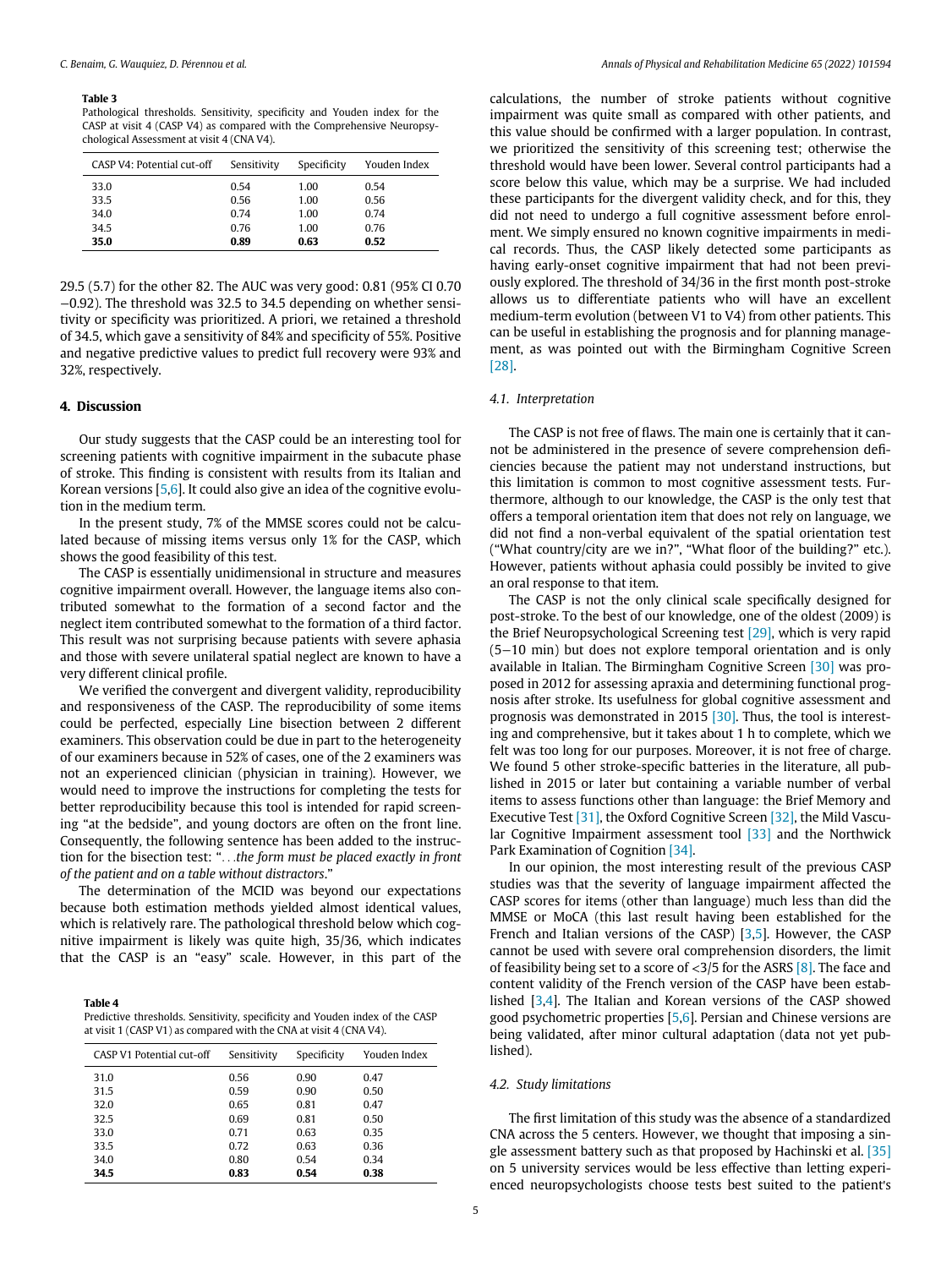impairments, from among those they were used to administering. There were some deviations from the protocol in our study. For example, some patients were included beyond the planned 2 months post-stroke (up to 90 days) and some assessments for reproducibility were  $>$  4 days apart (up to 6 days). These protocol deviations may have underestimated the responsiveness and reproducibility of the CASP, but the results were still satisfactory. Another limitation of the study is the sample size, which did not guarantee the validation or the determination of pathological thresholds in different age and educational groups or in left/right stroke patients. This would justify the continued inclusion of control and stroke patients. Finally, we had 201 patients at V1 and 93 at V4, which could indicate attrition bias. Actually, those who left the units before V4 were comparable to others in terms of cognitive impairments but less affected physically and therefore required a shorter stay.

#### 4.3. Generalisability

From our work and clinical experience, the CASP would also be useful in the chronic post-stroke phase, but we do not know if it could also be used in the early phase. In an intensive care unit, patients are typically lying down, which is already a feasibility issue and requires adaptation. In addition, some patients would probably not be able to be assessed by the CASP at one time because of fatigability.

Finally, this test should not be given more prominence than it was designed for: rapid screening for post-stroke cognitive impairment by less experienced examiners (e.g., young residents). For this reason, it should be sensitive rather than specific. If the screening is positive, the patient must be assessed more closely by a neuropsychologist or speech-language pathologist to organize management. After a few years of using this test, within this framework, the CASP would certainly have its place as an alternative to other rapid cognitive assessment batteries.

#### 5. Conclusions

These results are encouraging and show that the CASP is a useful screening tool in daily practice in the subacute phase after stroke. Patients with a pathological score should be referred to a neuropsychologist or speech-language therapist for full assessment and treatment.

Supplemental material:

- English CASP (on-line)
- French CASP (on-line)

#### Declaration of Competing Interest

None declared.

#### Acknowledgments

We thank all the young and experienced physicians, therapists and patients for their kind participation in this study.

#### Funding

French National "Projet Hospitalier de Recherche Clinique" (PHRC) 2012.

#### Supplementary materials

Supplementary material associated with this article can be found, in the online version, at [doi:10.1016/j.rehab.2021.101594](https://doi.org/10.1016/j.rehab.2021.101594).

#### References

- [1] Folstein MF, Folstein SE, McHugh PR. Mini-mental state". A practical method for grading the cognitive state of patients for the clinician. J Psychiatr Res 1975;12:189–98. doi: [10.1016/0022-3956\(75\)90026-6.](https://doi.org/10.1016/0022-3956(75)90026-6)
- [2] Nasreddine ZS, Phillips NA, Bedirian V, Charbonneau S, Whitehead V, Collin I, et al. The montreal cognitive assessment, MoCA: a brief screening tool for mild cognitive impairment. J Am Geriatr Soc 2005;53:695–9. doi: [10.1111/j.1532-](https://doi.org/10.1111/j.1532-5415.2005.53221.x) [5415.2005.53221.x.](https://doi.org/10.1111/j.1532-5415.2005.53221.x)
- [3] Barnay JL, Wauquiez G, Bonnin-Koang HY, Anquetil C, Pérennou D, Piscicelli C, et al. Feasibility of the cognitive assessment scale for stroke patients (CASP) vs. MMSE and MoCA in aphasic left hemispheric stroke patients. Ann Phys Rehabil Med 2014;57:422–35. doi: [10.1016/j.rehab.2014.05.010.](https://doi.org/10.1016/j.rehab.2014.05.010)
- [4] Benaim C, Barnay JL, Wauquiez G, Bonnin-Koang HY, Anquetil C, Pérennou D, et al. The cognitive assessment scale for stroke patients (CASP) vs. MMSE and MoCA in non-aphasic hemispheric stroke patients. Ann Phys Rehabil Med 2015;58:78–85. doi: [10.1016/j.rehab.2014.12.001.](https://doi.org/10.1016/j.rehab.2014.12.001)
- [5] Crivelli D, Angelillo MT, Grippa E, Colucci A, Nardulli R, Balconi M. When is a novel psychometric measure needed? A preliminary analysis regarding the cognitive assessment for stroke patients (CASP) battery compared with MMSE and MoCA. Appl Neuropsychol Adult 2018;25:410–6. doi: [10.1080/23279095.2017.1320556.](https://doi.org/10.1080/23279095.2017.1320556)
- [6] Park KH, Lee HW, Park KB, Lee JY, Cho AR, Oh HM, et al. The Korean version of the cognitive assessment scale for stroke patients (K-CASP): a reliability and validity study. Ann Rehabil Med 2017;41:362–75. doi: [10.5535/arm.2017.41.3.362.](https://doi.org/10.5535/arm.2017.41.3.362)
- [7] [Mazaux JM, Orgogozo JM. Échelle d](http://refhub.elsevier.com/S1877-0657(21)00112-3/sbref0007)'évaluation de l'[aphasie \(BDAE\). Editions Sci](http://refhub.elsevier.com/S1877-0657(21)00112-3/sbref0007)entifi[ques et Psychologiques, Issy-les-Moulineau 1982.](http://refhub.elsevier.com/S1877-0657(21)00112-3/sbref0007)
- [8] [Reinvang I, Graves R. A basic aphasia examination: description with discussion of](http://refhub.elsevier.com/S1877-0657(21)00112-3/sbref0008) fi[rst results. Scand J Rehabil Med 1975;7:129](http://refhub.elsevier.com/S1877-0657(21)00112-3/sbref0008)–35.
- [9] van Swieten JC, Koudstaal PJ, Visser MC, Schouten HJ, van Gijn J. Interobserver agreement for the assessment of handicap in stroke patients. Stroke 1988;19:604–7. doi: [10.1161/01.str.19.5.604.](https://doi.org/10.1161/01.str.19.5.604)
- [10] Stern RA, Arruda JE, Hooper CR, Wolfner GD, Morey CE, Visual analogue mood scales to measure internal mood state in neurologically impaired patients: description and initial validity evidence. Aphasiology 1997;11:59–71. doi: [10.1080/02687039708248455.](https://doi.org/10.1080/02687039708248455)
- [11] Nespoulos J., Lecours A., Lafond D., Lemay M., Puel M., Joanette Y., et al. Protocole Montréal-Toulouse d'examen linguistique de l'aphasie: MT-86 module standard initial, M1b(2e édition révisée par Renée Béland et Francine Giroux). 1992.
- [12] Schenkenberg T, Bradford DC, Ajax ET. Line bisection and unilateral visual neglect in patients with neurologic impairment. Neurology 1980;30:509–17. doi: [10.1212/wnl.30.5.509.](https://doi.org/10.1212/wnl.30.5.509)
- [13] [Gauthier L, Dehaut F, Joanette Y. The bells test: a quantitative and qualitative test](http://refhub.elsevier.com/S1877-0657(21)00112-3/sbref0013) [for visual neglect. Int J Clin Neuropsychol 1989;11:49](http://refhub.elsevier.com/S1877-0657(21)00112-3/sbref0013)–54.
- [14] Kaiser HF. The application of electronic computers to factor analysis. Educ Psychol Meas 2016. doi: [10.1177/001316446002000116.](https://doi.org/10.1177/001316446002000116)
- [15] McElhone K, Abbott J, Teh LS. A review of health related quality of life in systemic lupus erythematosus. Lupus 2006;15:633–43. doi: [10.1177/0961203306071710.](https://doi.org/10.1177/0961203306071710)
- [16] Thompson B. Exploratory and confi[rmatory factor analysis: understanding concepts](http://refhub.elsevier.com/S1877-0657(21)00112-3/sbref0016) [and applications. Washington, DC: American Psychological Association; 2004.](http://refhub.elsevier.com/S1877-0657(21)00112-3/sbref0016)
- [17] Jackson DL, Gillaspy JA, Purc-Stephenson R. Reporting practices in confirmatory factor analysis: an overview and some recommendations. Psychol Methods 2009;14:6–23. doi: [10.1037/a0014694.](https://doi.org/10.1037/a0014694)
- [18] Schreiber JB, Nora A, Stage FK, Barlow EA, King J. Reporting structural equation modeling and confirmatory factor analysis results: a review. J Educ Res 2006;99:323–38. doi: [10.3200/JOER.99.6.323-338.](https://doi.org/10.3200/JOER.99.6.323-338)
- [19] MacCallum RC, Browne MW, Sugawara HM. Power analysis and determination of sample size for covariance structure modeling. Psychol Methods 1996;1:130–49. doi: [10.1037/1082-989X.1.2.130.](https://doi.org/10.1037/1082-989X.1.2.130)
- [20] Hu L, Bentler PM. Cutoff criteria for fit indexes in covariance structure analysis: conventional criteria versus new alternatives. Struct Equ Model Multidiscip J 1999;6:1–55. doi: [10.1080/10705519909540118.](https://doi.org/10.1080/10705519909540118)
- [21] [Kline RB. Principles and practice of structural equation modeling. Guilford Publi](http://refhub.elsevier.com/S1877-0657(21)00112-3/sbref0021)[cations; 2011.](http://refhub.elsevier.com/S1877-0657(21)00112-3/sbref0021)
- [22] Rudner LM, Getson PR, Knight DL. Biased item detection techniques. J Educ Stat 1980;5:213–33. doi: [10.2307/1164965.](https://doi.org/10.2307/1164965)
- [23] Cronbach LJ. Coefficient alpha and the internal structure of tests. Psychometrika 1951;16:297–334. doi: [10.1007/BF02310555.](https://doi.org/10.1007/BF02310555)
- [24] Enderlein G, Fleiss JL. The design and analysis of clinical experiments Wiley, New York − Chichester − Brislane − Toronto − Singapore 1986, 432 S., £38.35 Biom J 1988;30 304−304. doi: [10.1002/bimj.4710300308.](https://doi.org/10.1002/bimj.4710300308)
- [25] Crosby RD, Kolotkin RL, Williams GR. Defining clinically meaningful change in health-related quality of life. J Clin Epidemiol 2003;56:395–407. doi: [10.1016/](https://doi.org/10.1016/s0895-4356(03)00044-1) [s0895-4356\(03\)00044-1.](https://doi.org/10.1016/s0895-4356(03)00044-1)
- [26] Make B. How can we assess outcomes of clinical trials: the MCID approach. COPD 2007;4:191–4. doi: [10.1080/15412550701471231.](https://doi.org/10.1080/15412550701471231)
- [27] [Wells G, Beaton D, Shea B, Boers M, Simon L, Strand V, et al. Minimal clinically](http://refhub.elsevier.com/S1877-0657(21)00112-3/sbref0027) [important differences: review of methods. J Rheumatol 2001;28:406](http://refhub.elsevier.com/S1877-0657(21)00112-3/sbref0027)–12.
- [28] Bickerton WL, Riddoch MJ, Samson D, Balani AB, Mistry B, Humphreys GW. Systematic assessment of apraxia and functional predictions from the Birmingham cognitive screen. J Neurol Neurosurg Psychiatry 2012;83:513–21. doi: [10.1136/](https://doi.org/10.1136/jnnp-2011-300968) [jnnp-2011-300968.](https://doi.org/10.1136/jnnp-2011-300968)
- [29] [Lunardelli A, Mengotti P, Pesavento A, Sverzut A, Zadini A. The brief neuropsycho](http://refhub.elsevier.com/S1877-0657(21)00112-3/sbref0029)[logical screening \(BNS\): valuation of its clinical validity. Eur J Phys Rehabil Med](http://refhub.elsevier.com/S1877-0657(21)00112-3/sbref0029) [2009;45:85](http://refhub.elsevier.com/S1877-0657(21)00112-3/sbref0029)–91.